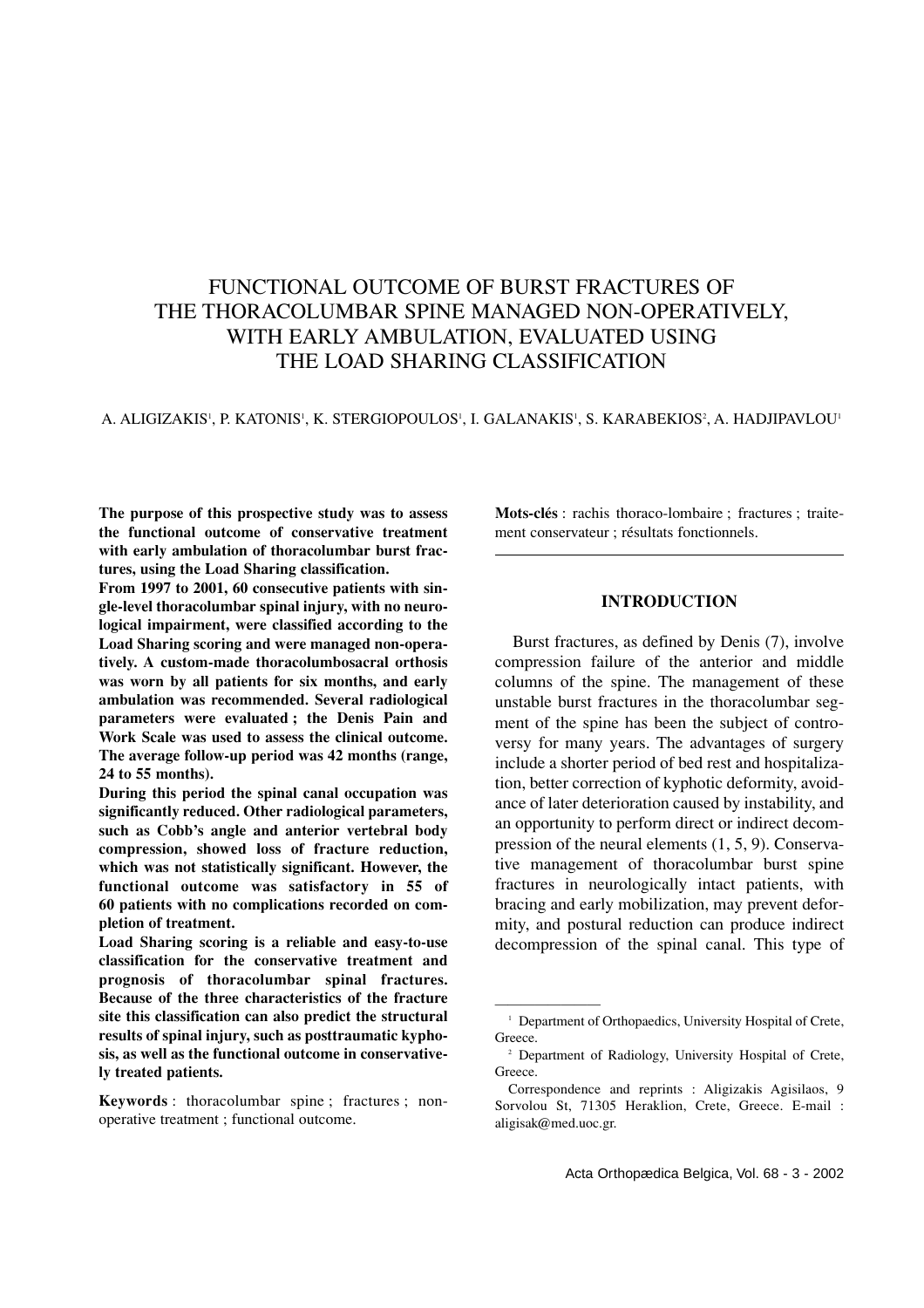| Type of injury | Number of patients |  |
|----------------|--------------------|--|
| Lower limb     | 25(25%)            |  |
| Upper limb     | $6(10\%)$          |  |
| Thorax         | 3(5%)              |  |

Table I. — Associated injuries in 34 of 60 patients with thoracolumbar fractures

management also eliminates prolonged periods of recumbency and hospitalization (3, 17).

Non-surgical treatment of thoracolumbar burst spine injuries should be based on a classification system, in which the characteristics of the injury, such as displacement of the fracture, comminution, deformity and other factors predisposing to the generation of pain and neurological deficit, could be recorded. The Load Shearing classification (18) for burst fractures met the above criteria.

The purpose of this prospective study was to assess the efficacy of Load Shearing scoring on selection, non-operative treatment with early ambulation, and functional outcome of the patients included in this study.

#### **MATERIAL AND METHODS**

During a 4-year period (June 1997 to November 2001), 100 consecutive patients with single- level burst fractures in the thoracolumbar zone (T11-L2) were treated in our Department. A total of 60 patients who met the criteria for inclusion, were involved in this study : 38 males and 22 females. The mean age of the study group was 46.8 years (range, 18 to 73 years). The average follow-up period was 42 months (range, 24 to 55 months).

Study inclusion was limited to neurologically intact patients with Load Sharing scoring of 6 or less. Patients who were able to tolerate the brace without acute (traumatic) or chronic cardiopulmonary problems, and who presented a single-level non-pathological or osteoporotic burst spinal fracture in the thoracolumbar zone (T11- L2), were also included in the study.

Forty patients were excluded from the study ; six with pathological fractures ; twenty-four with osteoporotic fractures, and ten with cardiopulmonary problems. The last ten patients were treated operatively with short-segment posterior pedicle screw instrumentation.

The mechanism of injury included motor vehicle accidents (15 patients, 25%), and falling from a height



*Fig. 1.* — The distribution of fracture levels. L1 fractures are the most common (58%) ; 83% of the thoracolumbar fractures are L1 and T12.

(45 patients, 75%). The associated injuries are summarized in table I. Fracture distribution according to vertebral level is shown in fig. 1.

Upon admission, the complete medical history with a detailed clinical evaluation were recorded and radiological examinations were performed. Initial anteroposterior and lateral xrays were taken with the patient recumbent because of the acuteness of the injury (fig. 2a, 2b).

Xrays at follow-up evaluations were taken at 3, 6, 12 months, two and four years consecutively, with the patient upright (fig. 3a, 3b).

Before and after treatment and in the final follow-up, the following parameters were manually measured on lateral spinal radiographs by two independent examiners : the anterior vertebral body compression percentage (AVC) and the amount of kyphosis at the fracture site (fig. 4a). The AVC was calculated according to the Willen method : percentage of anterior vertebral compression with respect to the next adjacent intact vertebrae, above and below the fractured vertebra (26). Kyphosis was measured using the Cobb method : degree of kyphosis at the fracture site from the next adjacent vertebrae above and below the fracture site (fig. 4b).

A computed tomographic (CT) scan of the injured vertebrae, to assess vertebral body comminution and the presence of spinal canal narrowing by bone fragments from the fractured vertebra, was performed on all patients upon admission (fig. 5a, 5b). Spinal canal occupation (SCO) was calculated according to the Willen formula (26). The maximum percentage occupation of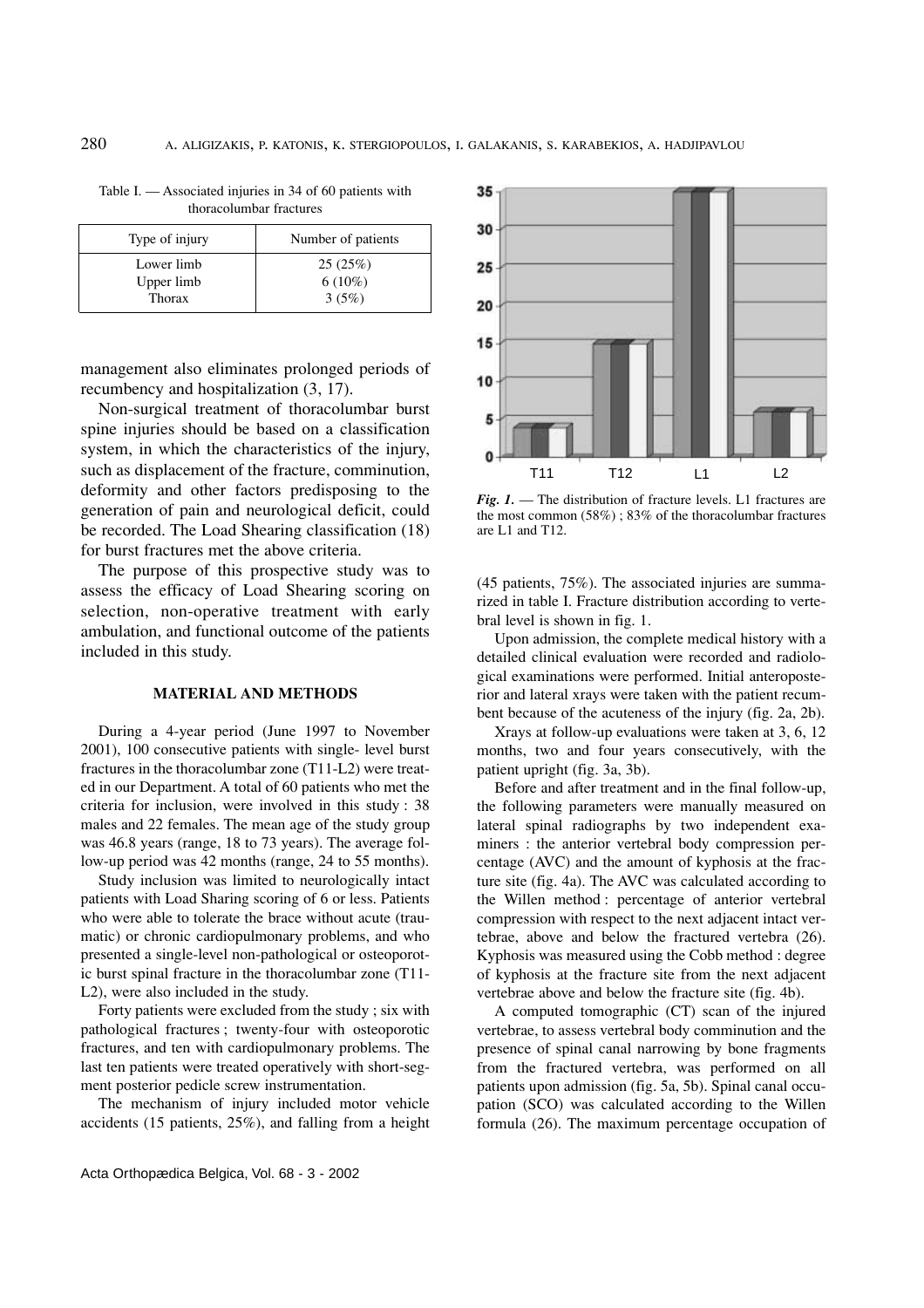

*Fig. 2a.* — Anteroposterior xray showing a burst fracture of L1 in a 40-year-old man.

the involved canal's sagittal diameter was compared with the average of the spinal canal diameter at the adjacent vertebrae above and below the fracture.

Spinal injuries were classified according to the Load Sharing classification for burst fractures (table II). Load Sharing classification grades the extent of vertebral body comminution, the amount of fracture displacement and the degree of correction of kyphotic deformity before and after brace placement (18). Clinical followup evaluation was done through the use of a questionnaire in which the patients were asked to rate their pain and their work status, before and after injury, on a scale from 1 to 5 according to Dennis (8). Functional outcome for each patient in the study was correlated with the Load Sharing scores.

Mean duration of hospitalization was 10.5 days (range, 3 to 25 days). When distention of abdomen and ileus resolved, patients were placed in a custom molded acrylic thoracolumbosacral orthosis (TLSO). The brace



*Fig. 2b.* — Lateral xray showing a burst fracture of L1 in a 40 year-old man (same patient as in fig. 2a).

Table II. — The Load Sharing Classification

| Number of patients | Load Sharing Classification |  |
|--------------------|-----------------------------|--|
| 25                 |                             |  |
| $\mathcal{Y}$      |                             |  |
|                    |                             |  |
|                    |                             |  |

was carefully molded to try to correct as much deformity as possible and to indirectly decompress the spinal canal through ligamentotaxis. Mobilization to an erect position and ambulation were permitted immediately. The brace was worn for six months (4). While wearing the brace, patients were taught isometric exercises to help maintain the condition of trunk muscles. After removal of the brace the patients were allowed to return to work.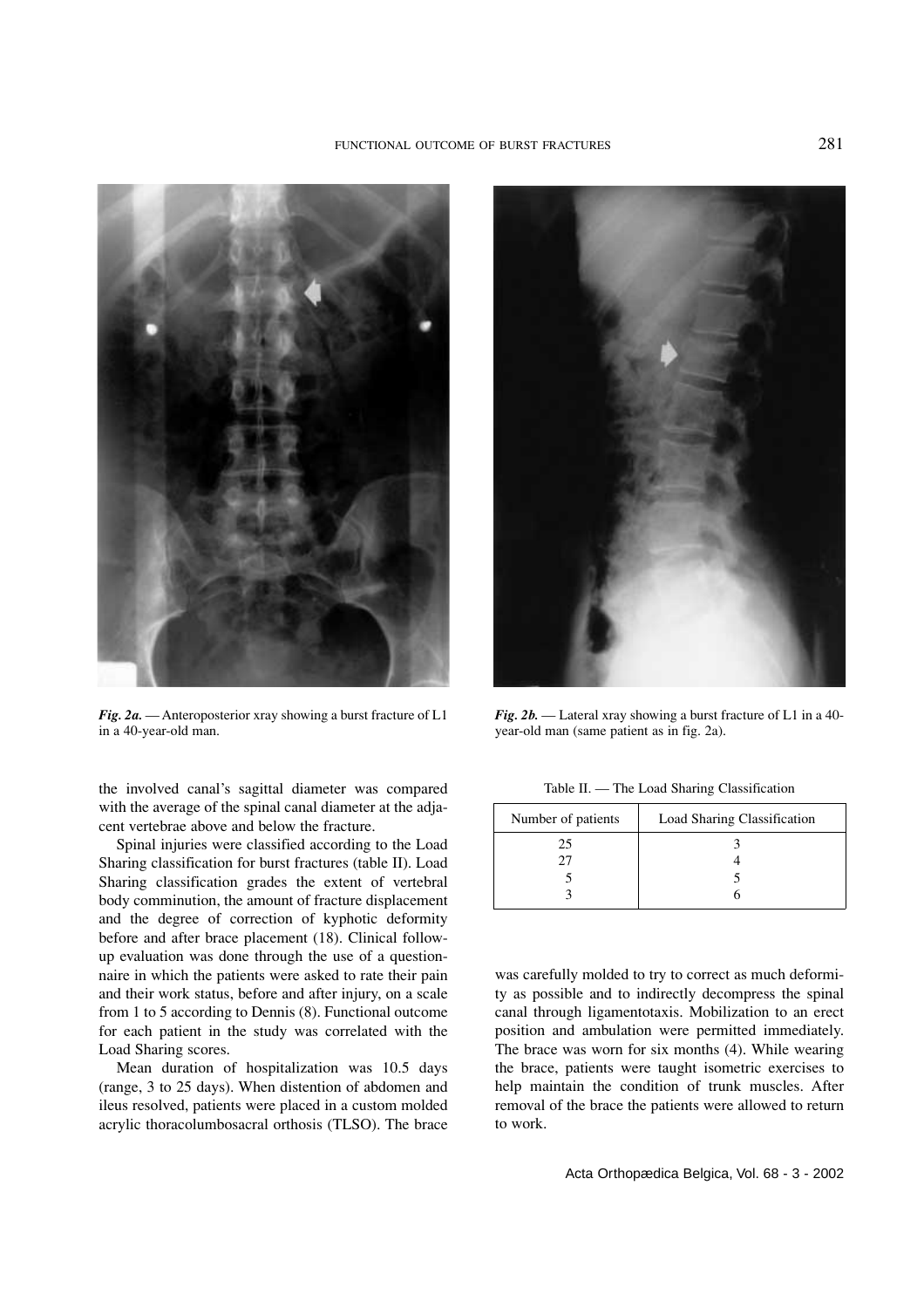

*Fig. 3a.* — Anteroposterior xray, 2 years later, of the same patient as in fig. 2a, 2b.



*Fig. 3b.* — Lateral xray showing the compression of L1 fracture, 2 years later, in the same patient as in fig. 2a, 2b.



*Fig. 4a.* — Schematic diagram of AVC measurements on lateral radiograph.

Acta Orthopædica Belgica, Vol. 68 - 3 - 2002



*Fig. 4b.* — Schematic diagram of Cobb's angle measurements on lateral radiograph.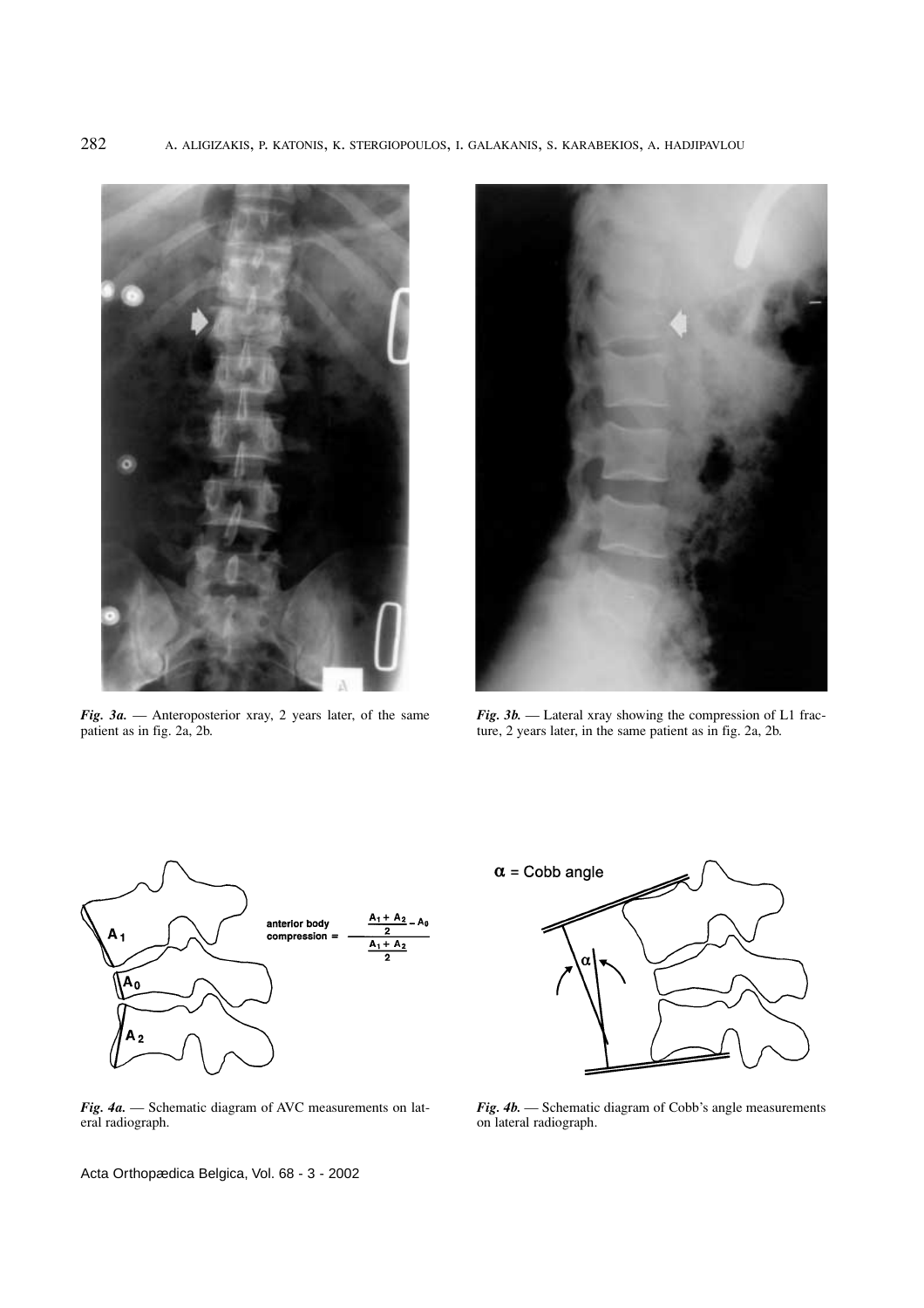

*Fig. 5a.* — Computed tomographic scan showing the vertebral body comminution and the occupation of the spinal canal by bone fragments of L1 vertebra at injury.

*Fig. 5b.* — Computed tomographic scan 12 months later, showing reduction of spinal canal occupation.

# **RESULTS**

# **Radiographic evaluation**

The initial percentage of AVC averaged  $35\% \pm$ 27.8% (range  $6\%$  to  $64\%$ ). At follow-up it was 44.5%  $\pm$  29.5% (14% to 76%), and the mean loss of AVC correction at the last follow-up was  $9.5\% \pm$ 3.5%. The mean loss of final AVC was statistically insignificant ( $P > 0.05$ ).

The average percentage of SCO at injury was  $32\% \pm 6.5\%$  (range 24% to 40%) and the mean SCO four years later was  $22\% \pm 5\%$  (range 17% to 28%) (fig. 5a, 5b). The difference between the two values was  $10\% \pm 2.5\%$  which was statistically significant ( $P < 0.01$ ).

The mean Cobb angle at injury was  $6^{\circ} \pm 4^{\circ}$ (range  $2^{\circ}$  to  $12^{\circ}$ ). Four years later, the average angle was  $8^{\circ} \pm 3.5^{\circ}$  (range  $4^{\circ}$  to  $12^{\circ}$ ), with a mean loss of correction  $2^{\circ} \pm 1.5^{\circ}$ . The mean final loss of correction was not statistically significant  $(P > 0.01)$ .

# **Functional Outcome**

The functional outcome in this study group was satisfactory in 55 (91%) and unsatisfactory in 5 (9%) of the 60 patients. Fifty patients (83%) rated their pain as slight or none, showed complete

recovery and returned to their previous activities. Load Sharing scoring for these patients was 3 to 4. Four patients (7%) with Load Sharing scoring of 3,4, or 5 complained of moderate pain and needed anti-inflammatory medication. These two patients were unable to return to previous employment but were fully employed in a new occupation. One patient (3%), with Load Sharing scoring of 5, rated his pain as moderate to severe, used occasional medication, and was able to take up a new job. Five patients who reported constant, severe pain and required continuous medication were completely unable to work. The Load Sharing scores for those patients were 5 to 6 (table III).

# **Complications**

Three patients with urinary tract infections were treated with antibiotics (cephalosporin per os). No neurological deficits were recorded.

# **DISCUSSION**

The treatment of thoracolumbar fractures remains controversial despite the advances in operative techniques, the increased knowledge of spine biomechanics and improvements in recovery of the central nervous system. The indications for operative and non-operative treatment of these fractures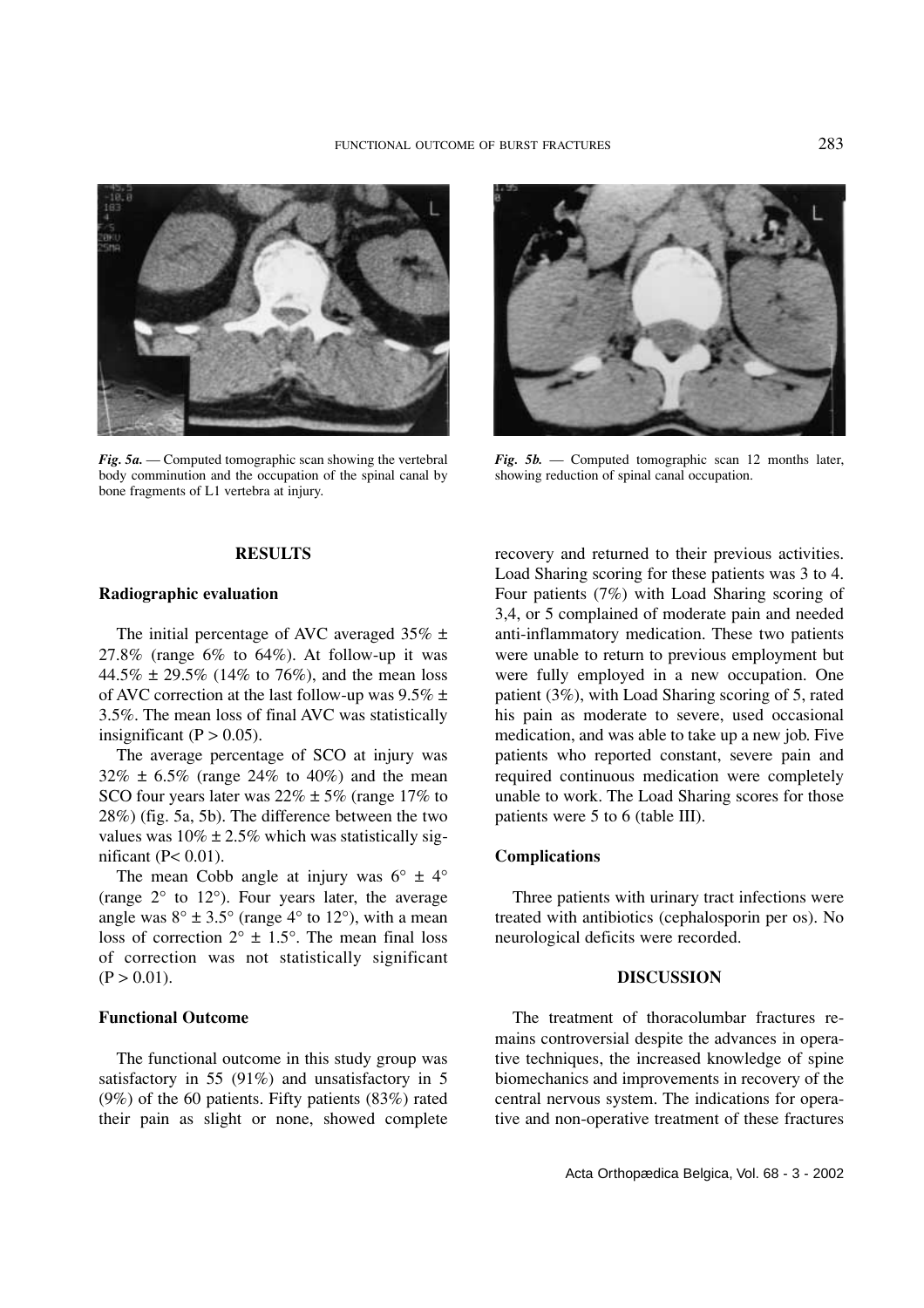| Pain (P) Scale Grade                      | Number of patients | Work Scale (W)                                                 | Number of patients | Load Sharing scoring |
|-------------------------------------------|--------------------|----------------------------------------------------------------|--------------------|----------------------|
| 1. No pain.                               | 30                 | 1. Heavy labor.                                                | 28                 | 3,4                  |
| 2. Minimal pain,                          |                    | 2. Sedentary job or lift restrictions.                         | 22                 | 3,4                  |
| no medication                             | 20                 |                                                                |                    |                      |
| 3. Moderate pain,<br>no work interruption | 4                  | 3. Unable to return to original work,<br>but working full time |                    | 3,4,5                |
| 4. Severe pain absence<br>from work       |                    | 4. Part time work.                                             | $\theta$           |                      |
| 5. Pain constant,<br>incapacitating       |                    | 5. Unable to work.                                             |                    | 5,6                  |

Table III. — The Dennis Pain and Work Scale 40 months following injury and the Load Sharing Classification

are even more confusing, especially when patients remain neurologically intact (6, 10, 23). The popularization of pedicle screw fixation and the modern instrumentation systems which have been developed are advocated in the operative treatment of thoracolumbar fractures with anterior and posterior fusions (14, 15, 16).

In contrast, Weinstein (24) concluded that nonoperative treatment is a viable alternative in burst fractures with no neurological deficit. Cantor *et al.* (3) and Weitzman (25) reported satisfactory results from conservative treatment of patients with intact posterior elements and thoracolumbar burst fractures, with early ambulation in a thoracolumbosacral orthosis (TLSO). Chow *et al.* (4) concluded that non-surgical management of thoracolumbar burst fractures with hyperextension casting or bracing was a safe and effective method of treatment in selected patients. Mumford *et al.* (20) found no correlation between initial severity of injury, shown on xray images, or residual deformity, following closed management, and the quite low incidence of subsequent neurological deficit in neurologically intact patients treated non-operatively.

Dennis *et al.* (8) and Jacobs *et al.* (13) retrospectively compared patients who were treated operatively with those treated non-operatively. They concluded that stabilization and fusion of acute burst fractures with no neurological deficit has significant advantages over conservative treatment. However, in these studies, the treatment selected was not based on comparison of the specific types of injuries with a common classification.

Classification of an injury should permit its identification by means of a simple algorithm

based on easily recognizable radiographic and clinical characteristics, regarding the severity of the spinal injury. In addition, it should provide concise terminology as a guide to appropriate treatment and its functional outcome. Many classifications have been proposed which have added to the knowledge and understanding of spinal injuries (7, 11, 12). However, unidentified ligamentous ruptures, dislocations, spontaneously reduced spinal subluxation and the inability to demonstrate the maximal displacement by available imaging techniques, are limitations in all classifications.

The vertebral fracture anatomy is also of great importance. The vertebral fragments of a burst spinal fracture do not transfer load as well as the intact vertebrae. Load Sharing classification is assessed in order to accumulate the total point score for vertebral fracture anatomy and is determined by three radiographic components ; the degree of the entire vertebral body comminution, the quantification of displacement for bony fracture fragments, and the amount of kyphosis correction necessary to restore the physiologically normal sagittal plane alignment at the level of the injury. A point value system is used to grade severity : one point for mild, two points for moderate, and three points for severe. The amount of comminution is assessed : one point for comminution when 30% or less of the vertebral body is broken on sagittal CT reconstruction images, two points for 30% to 60% comminution of the body, and three points for greater than 60% comminution. The amount of displacement of fracture fragments is assessed : one point for 0 to 1 mm displacement, two points for at least 2 mm of displacement in less than 50% of the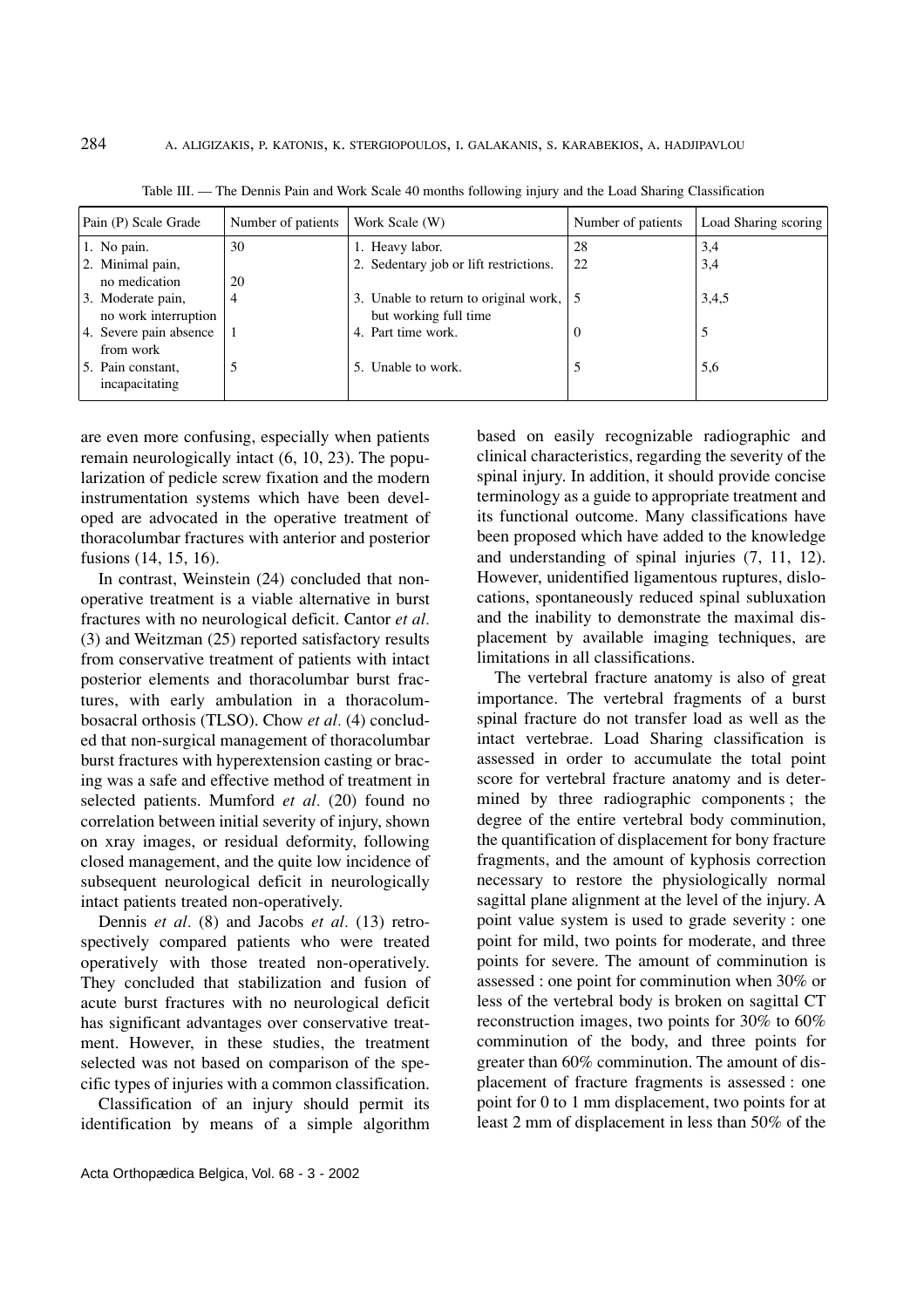cross-sectional area of vertebral body as viewed by CT, and three points for 2 mm or greater displacement in over 50% of the cross sectional area. Finally, the amount of correction of kyphotic deformity is assessed : one point for 3° or less correction, two points for 4° to 9° of correction, and three points for 10° or more correction. This classification correlates the fracture anatomy with mechanical stability but does not identify ligament disruption (18).

Using this three-point system, Parker *et al.* (21) reported successful thoracolumbar spinal repair. The importance of fracture comminution in postoperative functional outcome was also shown by McLain *et al.* (19). None of the patients in his series, who had minimally comminuted injuries or a strut graft, experienced postoperative collapse or implant problems. In contrast, patients with higher degrees of vertebral body comminution had an average of 10° correction of kyphosis loss, resulting in increased symptoms of pain and greater severity of symptoms, which required re-operation in some cases. Several authors (1, 3, 20), however, have shown no relation between kyphosis and pain.

In the current series, patients with a thoracolumbar burst spinal fracture and with a Load Sharing score of 6 points or less, were treated in a closed manner with a custom molded thoracolumbosacral brace. The mean loss of kyphosis in our study group was 2° and the average AVC loss was 9.5% (statistically not significant), more than at the time of the initial injury. Mumford *et al.* (20) has reported an 8% mean loss of AVC and 90% satisfactory results. The SCO was reduced to 10%, which was statistically significant. Indeed, it has been clearly shown that over a period course of between six months and two years the burst fracture remodels itself with a return to nearly normal dimensions of the canal (2). The functional outcome of our study group was satisfactory in 55 of 60 patients (91%) with a Load Sharing scoring of 3 and 4. Patients with 5 and 6 points had poor functional outcome.

#### **CONCLUSION**

The decision-making for conservative management with early ambulation of thoracolumbar burst spine fractures should not be based solely on the

Load Sharing score. A thorough physical, neurological and spinal examination and thorough patient evaluation regarding prior activities, social and educational background and future plans, should be carried out. Reviews of patients radiographs and C/T scans are also essential to determine the risks and benefits of non-operative treatment.

Load Sharing scoring is a reliable and easily used classification for the conservative treatment and prognosis of thoracolumbar spinal fractures. Because of the three characteristics of the fracture site this classification can also predict the structural effects of the spinal injury, such as post-traumatic kyphosis and thereby the functional outcome in conservatively treated patients.

#### **REFERENCES**

- 1. Akbarnia B. A. , Crandall D. G., Burkus K., Matthews T. Use of long rods and a short arthrodesis for burst fractures of the thoracolumbar spine. J. Bone Joint Surg., 1994, 76- A, 1629-1635.
- 2. Boerger T. O., Limb D., Dickson R. A. Does canal clearance affect neurological outcome after thoracolumbar burst fractures? J. Bone Joint Surg., 2000, 82-B, 629-635.
- 3. Cantor J. B., Lebwohl N. H., Garvey T., Eismont F. J. Nonoperative management of stable thoracolumbar burst fractures with early ambulation and bracing. Spine, 1993, 18, 971-976.
- 4. Chow H. G., Nelson B. J., Gebhard J. S., Brugman J. L., Brown C. W., Donaldson D. H. Functional outcome of thoracolumbar burst fractures managed with hyperextension casting or bracing and early mobilization. Spine, 1996, 18, 2170-2175.
- 5. Cotrel Y., Dubousset J., Guillaumat M. New universal instrumentation in spinal surgery. Clin. Orthop., 1988, 227, 10-23.
- 6. Davies W. E., Morris J. H., Hill V. An analysis of conservative (non-surgical) management of thoracolumbar fractures and fractures-dislocations with neural damage. J. Bone Joint Surg., 1980, 62-A, 1324-1328.
- 7. Dennis F. The three column spine and its significance in the classification of acute thoracolumbar spinal injuries. Spine, 1983, 8, 817-831.
- 8. Dennis F., Armstrong G. W. D., Searls K., Matta L. Acute thoracolumbar burst fractures in the absence of neurologic deficit ; a comparison between operative and non-operative treatment. Clin. Orthop., 1984, 189, 142-149.
- 9. Dickson J. H., Harrington P. R., Erwin W. D. Results of reduction and stabilization of the severely fractured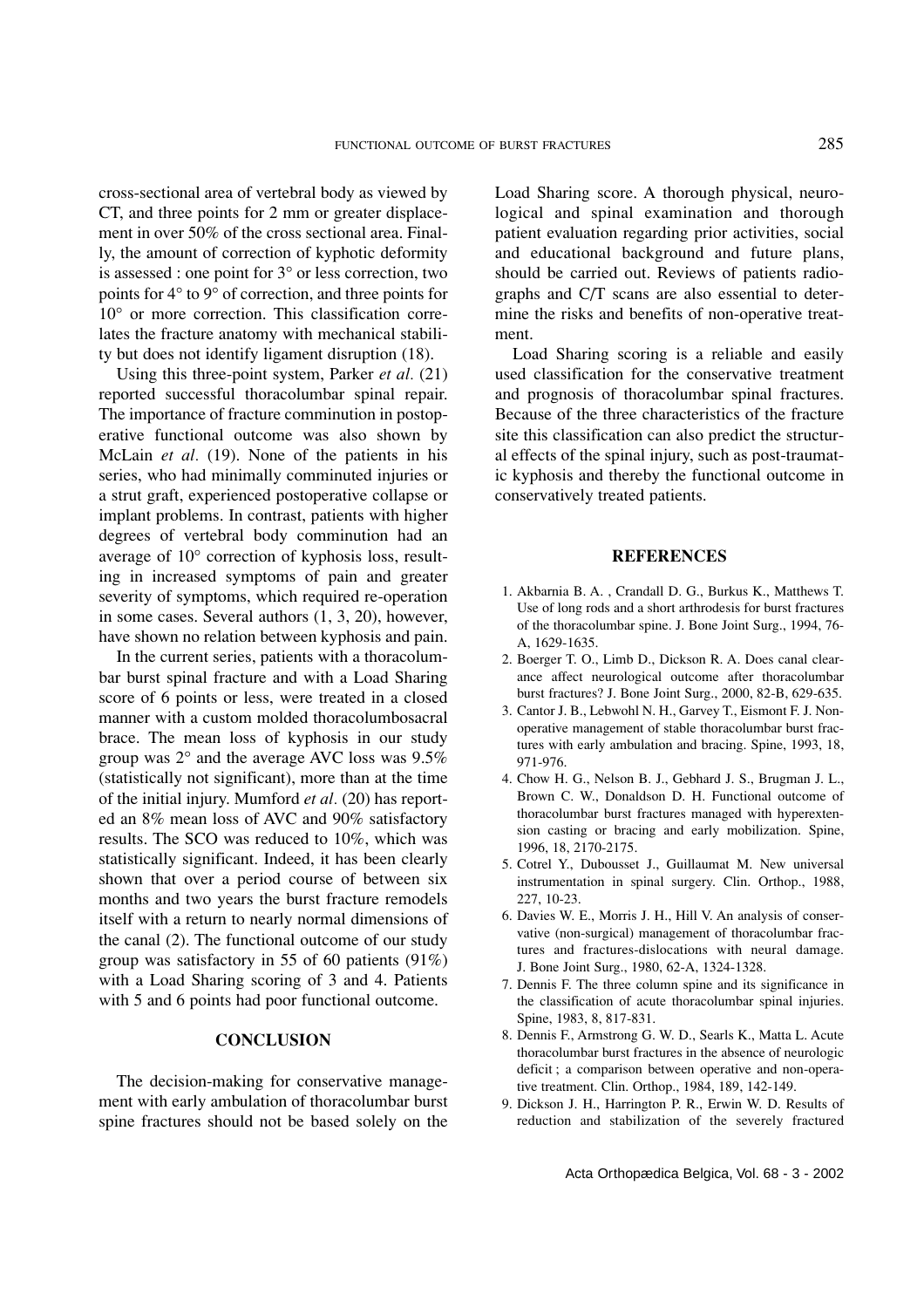thoracic and lumbar spine. J. Bone Joint Surg., 1978, 60- A, 799-805.

- 10. Esses S. I., Botsford D.J., Kostuik J.P. Evaluation of surgical treatment for burst fractures. Spine, 1990, 15, 667-673.
- 11. Gertzbein S. D. Spine update : Classification of thoracic and lumbar fractures. Spine, 1994, 79, 626-8.
- 12. Holdsworth F. W. Review article : fractures, dislocations, and fractures-dislocations of the spine. J. Bone Joint Surg., 1970, 52-A,1534-1551.
- 13. Jacobs R. R., Asden M. A., Snider R. K. Thoracolumbar spine injuries, a comparative study of recumbent and operative treatment in 100 patients. Spine, 1980, 5, 463-477.
- 14. Kaneda K., Abumi K., Fujiya M. Burst fractures with neurologic deficit of the thoracolumbar-lumbar spine. Spine, 1984, 9, 788-795.
- 15. Katonis P. G., Kontakis G. M., Loupasis G. A., Aligizakis A. C., Christoforakis J. I., Velivassakis E. G. Treatment of unstable thoracolumbar and lumbar spine injuries using Cotrel-Dubousset instrumentation. Spine, 1999, 24, 2352-2357.
- 16. Korovessis P., Baikousis A., Stamatakis M. Use of the Texas Scottish Rite Hospital Instrumentation in the treatment of thoracolumbar injuries. Spine, 1997, 22, 882-888.
- 17. Krompinger W. J., Frederikson B. E., Mino D. E., Yuan H. A. Conservative treatment of fractures of the thoracic and lumbar spine. Orthop. Clin. North Am. 1980, 17, 161-170.
- 18. McCormack T., Karaikovic E., Gaines R. W. The Load-Sharing classification of spine fractures. Spine, 1994, 19, 1741-1744.
- 19. Mc Lain R. F., Sparling E., Benson D. R. Early failure of short-segment pedicle instrumentation for thoracolumbar fractures. J. Bone Joint Surg., 1993, 75-A, 162-167.
- 20. Mumford J., Weinstein J. N., Spratt K. F., Goel V. K. Thoracolumbar burst fractures. The clinical efficacy and outcome of non-operative management. Spine, 1983, 18, 955-970.
- 21. Parker J. W., Lane J. R., Karaikovic E. E., Gaines R. W. Successful short-segment instrumentation and fusion for thoracolumbar spine fractures. Spine, 2000, 25, 1157- 1169.
- 22. Reid D., Hu R., Davis L., Saboe L. The non-operative management of burst fractures of the thoracolumbar junction. J. Trauma, 1988, 28, 1188-1192.
- 23. Roberts J. B., Curtiss P. H. Stability of the thoracic and lumbar spine in traumatic paraplegia following fracture or fracture-dislocation. J. Bone Joint Surg., 1970, 52-A, 1115-1130.
- 24. Weinstein J. N., Collalto P., Lehmann T. R. Thoracolumbar burst fractures treated conservatively : A long term followup. Spine, 1988, 13, 33-38.
- 25. Weitzman G. Treatment of stable thoracolumbar spine compression fractures by early ambulation. Clin. Orthop., 1971, 76, 116-122.
- 26. Willen J., Anderson J., Toomoka K., Singer K. The natural history of burst fractures at the thoracolumbar junction. J. Spine Disorders, 1990, 3, 39-46.

#### **SAMENVATTING**

*A. ALIGIZAKIS, P. KATONIS, K. STERGIOPOULOS, I. GALANAKIS, S. KARABEKIOS, A. HADJIPAVLOU. De waarde van de "load-sharing" classificatie in de evaluatie van het functioneel resultaat van thoracolumbaire compressiefracturen conservatief behandeld met snelle herneming van de gang.*

Tussen 1997 en 2001 werden 60 opeenvolgende patiënten met een enkelvoudige thoracolumbaire compressie fractuur zonder neurologische verwikkelingen geklasseerd volgens de "Load-Sharing" score. De behandeling was conservatief met een op maat gemaakte en gedurende zes maanden gedragen thoracosacrale orthese. Snelle herneming van de gang werd aangemoedigd. De evaluatie gebeurde radiologisch met verschillende parameters, en klinisch met de Denis schaal voor pijn en werkcapaciteit. De gemiddelde opvolgingstermijn bedroeg 42 maanden (gaande van 24 tot 55). In dit tijdsverloop ontstond een duidelijke verruiming van het mergkanaal op het getroffen niveau. Alhoewel de Cobb hoek en de anterieure compressie index tijdens dit verloop een radiologische, maar statistisch niet belangrijke vermindering van de bekomen reductie toonden, was het functioneel resultaat bevredigend bij 55 van de 60 patiënten en traden geen verwikkelingen op in de loop van de behandeling. De "Load-Sharing" score gebaseerd op drie breukkarakteristieken is een betrouwbare maatstaf voor de conservatieve behandeling en voor de anatomische (bv. blijvende kyphosis) en functionele uitkomst van thoracolumbaire wervelfracturen.

# **RÉSUMÉ**

*A. ALIGIZAKIS, P. KATONIS, K. STERGIOPOULOS, I. GALANAKIS, S. KARABEKIOS, A. HADJIPAVLOU. Résultats fonctionnels du traitement conservateur, avec ambulation précoce, de fractures-éclatements du rachis thoraco-lombaire en utilisant une classification basée sur la participation à la charge.*

Cette étude prospective avait pour but d'évaluer le résultat fonctionnel d'un traitement conservateur, avec ambulation précoce, des fractures-éclatements du rachis thoraco-lombaire, en utilisant une classification basée sur la participation à la charge. De 1997 à 2001, 60 patients successifs, présentant un fracture du rachis thoraco-lombaire à un seul niveau, sans atteinte neurologique ont été classifiés selon l'évaluation de la participation à la